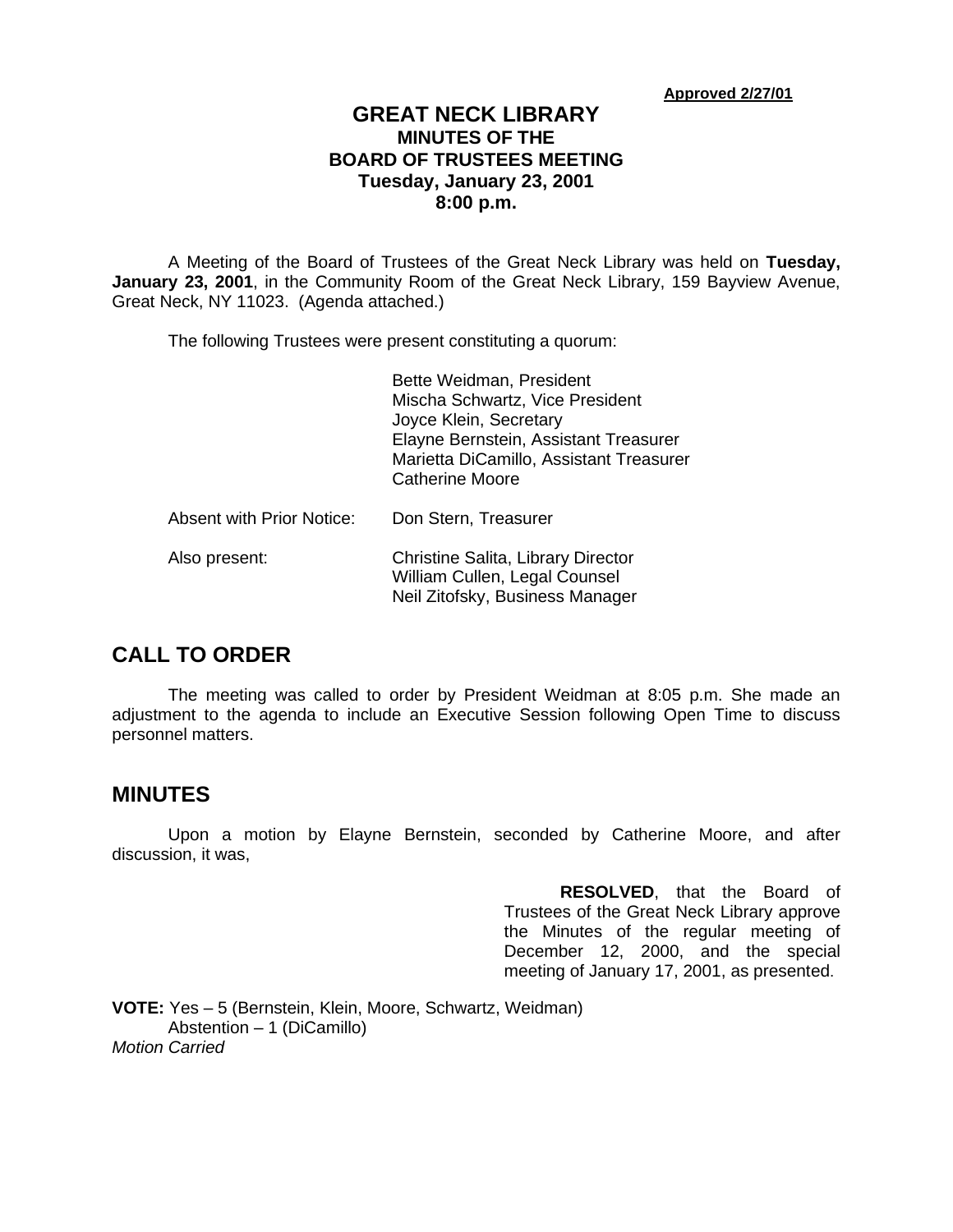## **TREASURER'S REPORT**

During the month of December, 2000, revenue received was \$931,908.73. Total expenses were \$522,261.32.

At the close of business, December 31, 2000, total unadjusted operating fund holdings were \$1,440,554.24 which were on deposit at HSBC and The Bank of New York, and in Petty Cash funds at Main and the Branches. This compares to the unadjusted December 31, 1999, balance of \$1,271,421.54.

Additionally, the unadjusted balance of the Main Building and Special Services fund was \$1,097,099.25; the Automated Library fund was \$124,545.24; the Restricted Gift fund was \$42,843.96; the Branch and Special Services fund was \$121,583.40. These funds totaled \$1,386,071.85 on December 31, 2000. The December 31, 1999, unadjusted total was \$1,400,421.05.

Upon a motion by Elayne Bernstein, seconded by Mischa Schwartz, and after discussion, it was,

> **RESOLVED,** that the Board of Trustees of the Great Neck Library, accept the January 23, 2001, Treasurer's Report with the Personnel Changes of December 9, 2000, through January 19, 2001.

**VOTE:** Yes – 6 (Bernstein, DiCamillo, Klein, Moore, Schwartz, Weidman) *Motion Carried Unanimously*

Upon a motion by Elayne Bernstein, seconded by Mischa Schwartz, and after discussion, it was,

> **RESOLVED,** that the Board of Trustees of the Great Neck Library authorize the Treasurer to pay the persons named in the Check Register dated December 9, 2000, through January 19, 2001, Paid-Checks numbered 21316 through 21512, and To-Be-Paid Checks numbered 21513 through 21576, the sums set against their respective names, amounting in the aggregate to \$260,298.26

**VOTE:** Yes – 6 (Bernstein, DiCamillo, Klein, Moore, Schwartz, Weidman) *Motion Carried Unanimously*

### **REPORTS**

Director's Report (attached hereto)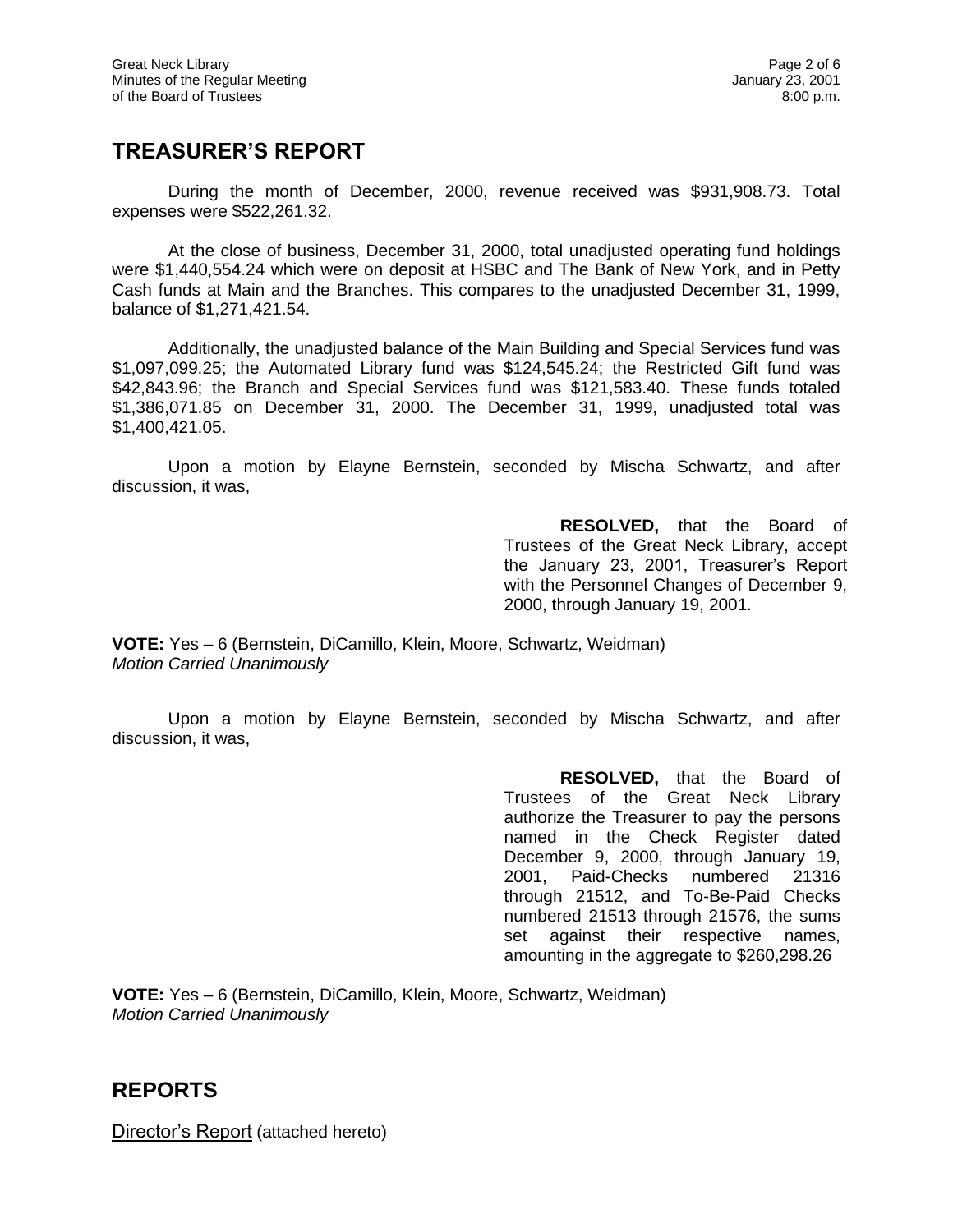# **OLD BUSINESS**

#### American Library Association Conference

Upon a motion by Mischa Schwartz, seconded by Joyce Klein**,** and after discussion, it was,

> **RESOLVED,** that the Board of Trustees of the Great Neck Library authorize the attendance of three staff members at the 2001 American Library Association Annual Conference to be held in San Francisco in mid-June, 2001, at a total cost not to exceed \$5,700, to be charged to the Travel-Conference & Meeting budget line.

**VOTE:** Yes – 6 (Bernstein, DiCamillo, Klein, Moore, Schwartz, Weidman) *Motion Carried Unanimously*

#### Library Pages – Hourly Rate Adjustment

Upon a motion by Elayne Bernstein, seconded by Joyce Klein**,** and after discussion, it was,

> **RESOLVED,** that the Board of Trustees of the Great Neck Library approve an adjustment of the hourly page rate per the attached Page Salary Schedule dated January 16, 2001, with an effective date of February 5, 2001.

**VOTE:** Yes – 6 (Bernstein, DiCamillo, Klein, Moore, Schwartz, Weidman) *Motion Carried Unanimously*

Cleaning Service

Upon a motion by Mischa Schwartz, seconded by Elayne Bernstein**,** and after discussion, it was,

> **RESOLVED,** that the Board of Trustees of the Great Neck Library authorize the engagement of City Wide General Cleaning and Maintenance Service, Inc., in accordance with their proposal dated January 17, 2001, in the amount of \$2,080 per month to be charged to the Service Contracts budget line on a monthly basis.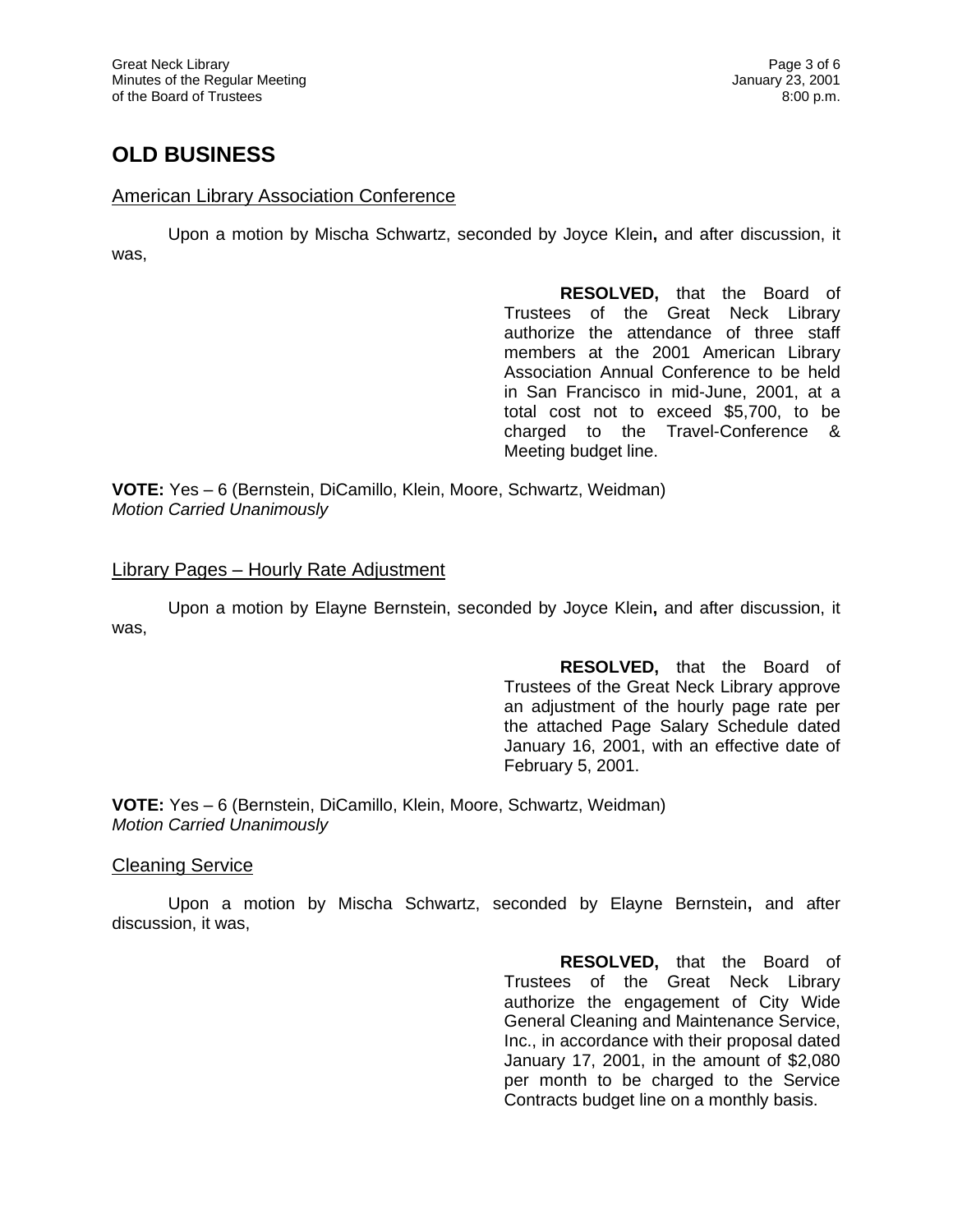Upon a motion by Mischa Schwartz, seconded by Elayne Bernstein**,** and after discussion, it was,

> **RESOLVED,** that the Board of Trustees of the Great Neck Library authorize the transfer of \$25,000 from the Maintenance Salaries budget line to the Service Contracts Budget line.

**Public Comment:** *Murray Wallach, Harriett Fargnoli*

**VOTE:** Yes – 6 (Bernstein, DiCamillo, Klein, Moore, Schwartz, Weidman) *Motion Carried Unanimously*

#### Excessed Equipment

Upon a motion by Joyce Klein, seconded by Mischa Schwartz**,** and after discussion, it was,

> **RESOLVED,** that the Board of Trustees of the Great Neck Library declare the equipment on the attached schedule excessed and authorize the Library Director to dispose of same in an appropriate manner.

**VOTE:** Yes – 6 (Bernstein, DiCamillo, Klein, Moore, Schwartz, Weidman) *Motion Carried Unanimously*

#### Computer Purchase

Upon a motion by Mischa Schwartz, seconded by Catherine Moore**,** and after discussion, it was,

> **RESOLVED,** that the Board of Trustees of the Great Neck Library authorize the purchase of an Apple PowerMac G4/466/128/30 computer and a Vewsonic 21" Monitor GS815 from CDWG at a cost not to exceed \$2,500, to be charged to the Computer Hardware budget line.

**VOTE:** Yes – 6 (Bernstein, DiCamillo, Klein, Moore, Schwartz, Weidman) *Motion Carried Unanimously*

### **NEW BUSINESS**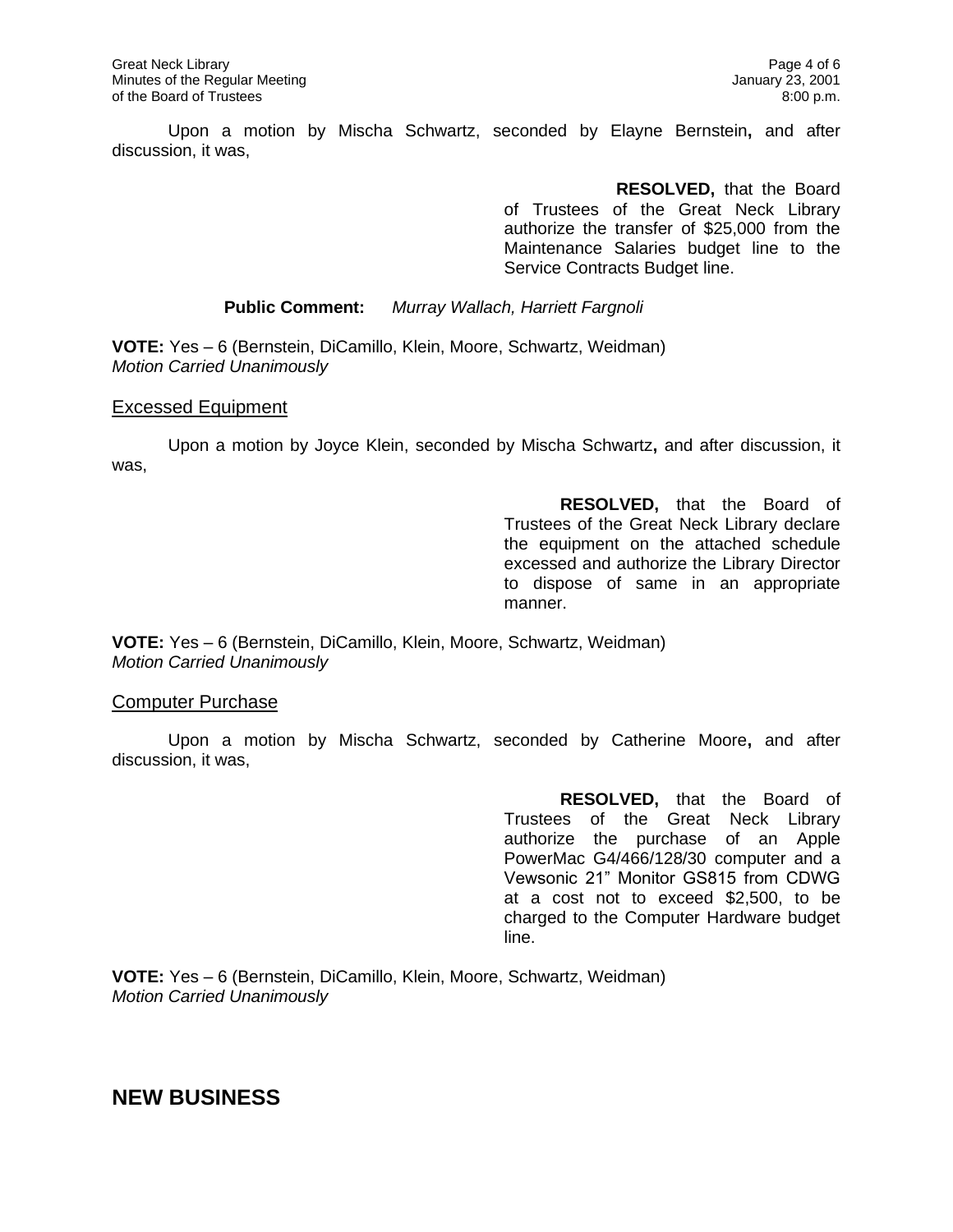#### Policy Manual

Upon a motion by Mischa Schwartz, seconded by Joyce Klein**,** and after discussion, it was,

> **RESOLVED,** that the Board of Trustees of the Great Neck Library, upon the recommendation of the Policy and Bylaws Committee, approve the modifications to the Policy Manual as specified in the attached copy of the Policy Manual.

#### **Public Comment:** *Murray Wallach*

**VOTE:** Yes – 6 (Bernstein, DiCamillo, Klein, Moore, Schwartz, Weidman) *Motion Carried Unanimously*

Upon a motion by Mischa Schwartz, seconded by Elayne Bernstein**,** and after discussion, it was,

> **RESOLVED,** that the Board of Trustees of the Great Neck Library, upon the recommendation of Director Salita, approve the numbering system of the Policy Manual.

**VOTE:** Yes – 6 (Bernstein, DiCamillo, Klein, Moore, Schwartz, Weidman) *Motion Carried Unanimously*

The Board of Trustees expressed its thanks to Marjorie Malcolm for having typed the Policy Manual.

### **CORRESPONDENCE**

Ralene Adler spoke to her letter.

Harriette L. Giber – League of Women Voters, and Sylvia Hart were not present to speak to their letters.

# **OTHER BUSINESS**

Upon a motion by Elayne Bernstein, seconded by Bette Weidman**,** and after discussion, it was,

> **RESOLVED,** that the Board of Trustees of the Great Neck Library thank Director Salita and Department Head Joe Latini for their wonderful years of service to